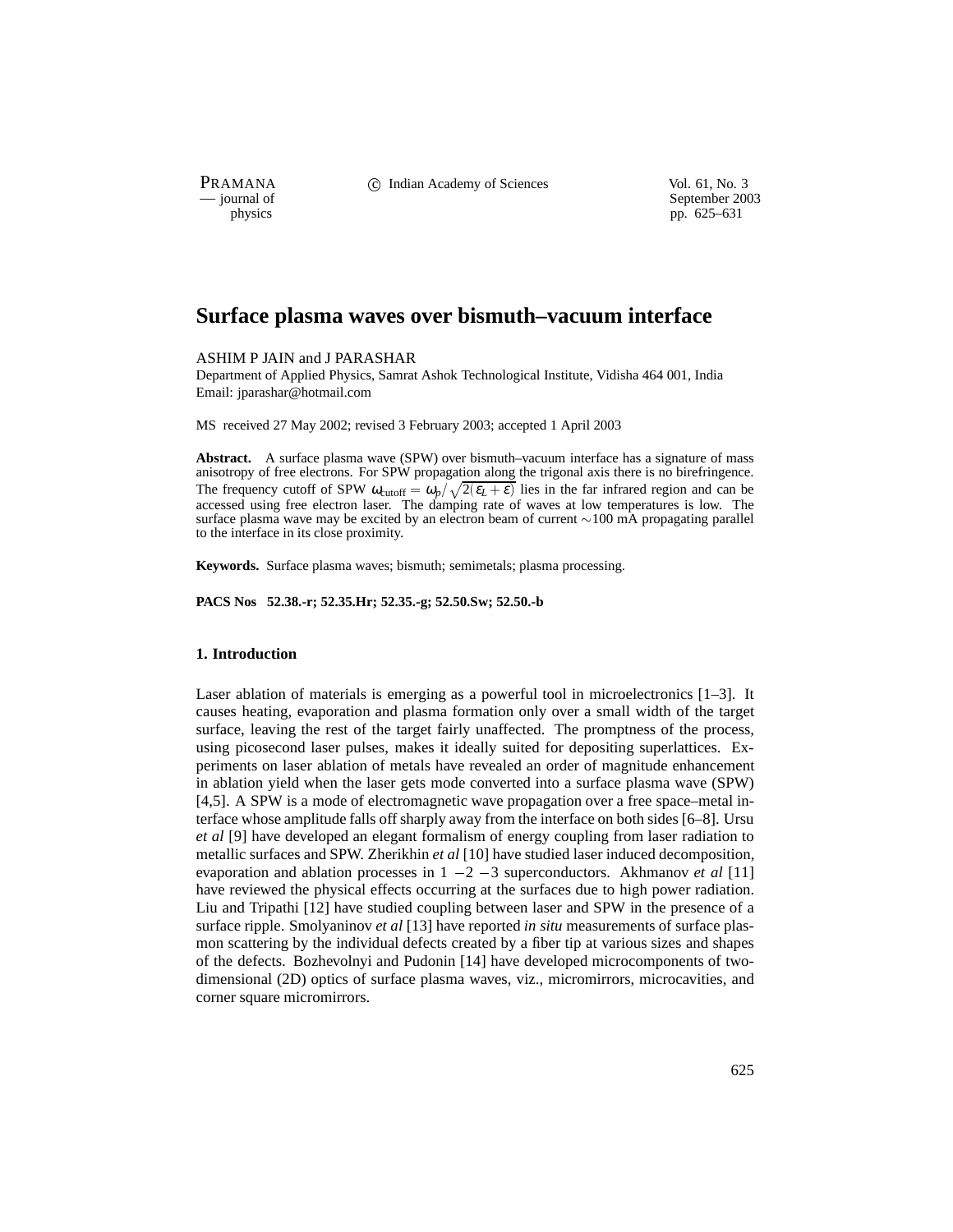#### *Ashim P Jain and J Parashar*

In this paper we study the nature of surface plasma modes over bismuth, a semimetal with non-spherical energy surfaces [15,16]. Bismuth has wide ranging applications in Hall effect devices, hyper frequency power sensors, thermopiles, microwave detectors, etc. [17,18]. Further, due to low free carrier density as compared to metals, the frequency cutoff of surface plasma wave may fall in the infrared region and could be accessed by free electron laser, a fast emerging device of high power coherent radiation. In  $\S 2$  we derive the dispersion relation for surface plasma waves using a fluid theory. In  $\S 3$  we study the SPW excitation by an electron beam. A discussion of results is given in  $\S 4$ .

# **2. SPW propagation**

Consider a bismuth (Bi)–free space interface  $(x = 0)$  with bismuth occupying the  $x < 0$ half space, *z*-axis is along the trigonal axis of bismuth. A surface wave propagates along *z*-axis, with *t*, *z* variation as

$$
\vec{E} = \vec{A}(x) e^{-i(\omega t - k_z z)}.
$$
\n(1)

The *y*-variation of fields is zero while the *x*-variation has to be obtained by solving the wave equation. In free space  $(x > 0)$ , the wave equation  $\partial^2 \vec{E} / \partial x^2 + \alpha_1^2 \vec{E} = 0$  in compliance with the Poisson's equation,  $\nabla \cdot \vec{E} = 0$  gives  $\vec{A}(x) = \vec{A}_1 e^{-\alpha x}$  where  $\vec{A}_1 = A_{1z}(\hat{z} + \hat{x} i k_z/\alpha_1)$  and  $\alpha_1^2 = k^2 - \omega^2/c^2$ .

In bismuth the electrons in the conduction band are equally divided into three groups. Group I electrons have an effective mass  $m<sup>I</sup>$ , where

$$
\underline{\underline{m}}^{\mathrm{I}} = \begin{bmatrix} m_1 & 0 & 0 \\ 0 & m_2 & m_4 \\ 0 & m_4 & m_3 \end{bmatrix} . \tag{2}
$$

Group II, III electrons have the same mass tensor, in the frames obtained by rotating the reference frame about the trigonal axis by  $\pm 120^{\circ}$ . The mass tensor of second and third group electrons in the first frame are  $m^{\text{II}} = Q' \cdot m^{\text{I}} Q$ , and  $m^{\text{III}} = Q \cdot m^{\text{I}} Q'$ , respectively. Here <u>O</u> is the transformation matrix, with  $\overline{O}_{xx} = O_{yy} = \cos \theta, O_{xy} = O_{yx} = \sin \theta, O_{zz} = \frac{1}{2}$  $1, O_{xz} = O_{zx} = O_{zy} = O_{yz} = 0.$   $\underline{O}'$  is transpose of  $\underline{O}$ , i.e.  $O'_{ij} = O_{ji}$ ,  $\underline{O}' = \underline{O}^{-1}$  and  $\theta = 120^\circ$ . The oscillatory velocity of group I electrons due to the laser can be obtained by solving the equation of motion,

$$
\vec{v}^{\mathcal{I}} = \frac{e}{i(\omega + iv)} \underline{\beta}^{\mathcal{I}} \cdot \vec{E},\tag{3}
$$

where  $-e$  is the electronic charge, *v* the collision frequency and  $\beta^I = (\underline{m}^I)^{-1}$  the in- $\gamma_{yx} = \frac{m_1 m_3}{m_1 m_2 m_3 - m_1^2}$   $\gamma_{yx} = \frac{m_1 m_3}{M}$ ,  $\beta_{yx}^I = \beta_{xy}^I = \frac{m_1 m_4}{M}$ ,  $\beta_{zz}^I = m_1 m_2 / M$ , other components being zero and  $M = m_1 m_2 m_3 - m_1 m_4^2$ . Similarly the oscillatory velocities of groups II and III electrons are

$$
\vec{v}^{\text{II,III}} = \frac{e}{i(\omega + iv)} \underline{\beta}^{\text{II,III}} \cdot \vec{E},\tag{4}
$$

where  $\beta^{\text{II}} = (\underline{m}^{\text{II}})^{-1}, \beta^{\text{III}} = (\underline{m}^{\text{III}})^{-1}.$ 

626 *Pramana – J. Phys.,* **Vol. 61, No. 3, September 2003**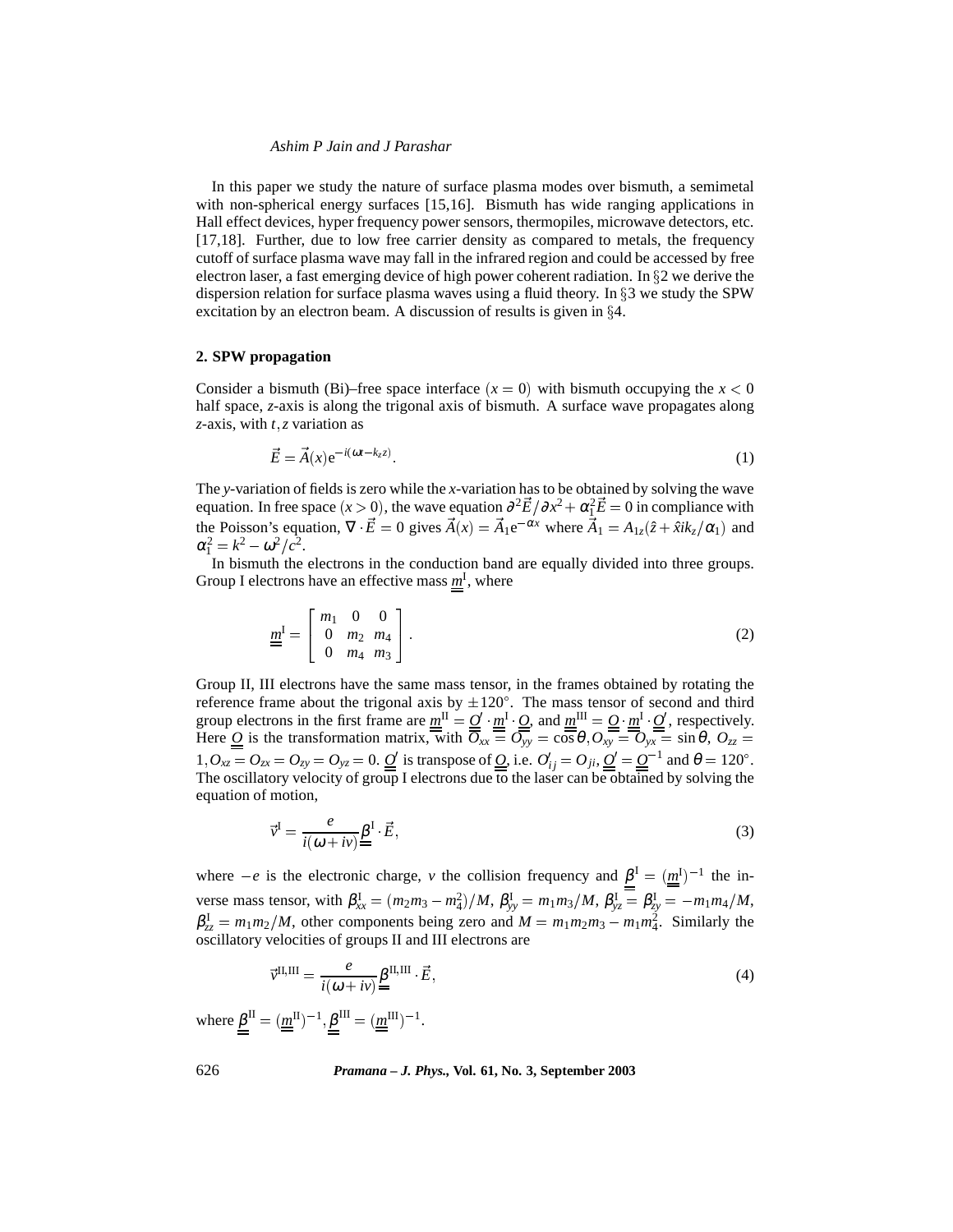*Surface plasma waves*

$$
\underline{\underline{\beta}}^{II} = \frac{1}{M} \begin{bmatrix} \frac{1}{4} (3m_1m_3 + m_2m_3 - m_4^2) & \frac{\sqrt{3}}{4} (m_1m_3 - m_2m_3 + m_4^2) & \frac{\sqrt{3}}{2} m_1m_4 \\ \frac{\sqrt{3}}{4} (m_1m_3 - m_2m_3 + m_4^2) & \frac{1}{4} (m_1m_3 + 3m_2m_3 - 3m_4^2) & \frac{1}{2} m_1m_4 \\ \frac{\sqrt{3}}{2} m_1m_4 & \frac{1}{2} m_1m_4 & m_1m_2 \end{bmatrix},
$$

and  $\beta^{\text{III}}$  can be deduced from  $\beta^{\text{II}}$  by replacing  $\sqrt{3}$  by  $-\sqrt{3}$ . The net current density in the material due to all the three groups of electrons is

$$
\vec{J} = -\frac{n_0}{3}e(\vec{v}^{\mathrm{I}} + \vec{v}^{\mathrm{II}} + \vec{v}^{\mathrm{III}}) = \underline{\underline{\sigma}} \cdot \vec{E},\tag{5}
$$

where  $\underline{\underline{\sigma}} = (i\omega_p^2 m)/(12\pi(\omega + i\nu))[\underline{\beta}^I + \underline{\beta}^{II} + \underline{\beta}^{III}]$  is the conductivity tensor and  $\omega_p^2 =$  $4\pi n_0e^2/m_1$ . Using eq. (14) in the wave equation governing the propagation of electromagnetic waves,  $-\nabla^2 \vec{E} + \vec{\nabla}(\vec{\nabla} \cdot \vec{E}) = (-4\pi i \omega \vec{J} - \omega^2 \varepsilon_L \vec{E})/c^2$  we get,

$$
-\nabla^2 \vec{E} + \vec{\nabla}(\vec{\nabla} \cdot \vec{E}) = \frac{\omega^2}{c^2} \underline{\underline{\epsilon}} \cdot \vec{E},\tag{6}
$$

where  $\underline{\varepsilon} = \varepsilon_L \underline{I} + i \underline{\sigma}/\omega$  and  $\underline{I}$  is the identity matrix. We presume a well-behaved solution of this equation  $\vec{E} = \vec{A}_2 e^{\alpha_2 x} e^{-i(\omega t - k_z z)}$ . Then we can write  $\vec{\nabla} \equiv i k_z \hat{z} + \alpha_2 \hat{x}$  in (6) to obtain,  $\underline{D} \cdot \vec{E} = 0$ , where  $\underline{D} = \lfloor (k_x^2 + k_z^2) \underline{I} - \vec{k} \vec{k} - (\omega^2/c^2) \underline{\epsilon} \rfloor$  and  $k_x = -i\alpha_2$ . For non-trivial solution, we should have,  $|\underline{D}| = 0$ , which gives

$$
k_x = \pm \frac{1}{\sqrt{2}} \left[ \left( -2k_z^2 + 2\varepsilon_L \frac{\omega^2}{c^2} - \frac{\omega_p^2}{c^2} - \frac{\omega_p^2 m_1 m_3}{c^2 (m_2 m_3 - m_4^2)} \right)^{1/2} \right].
$$
 (7)

Using the Gauss's law  $\nabla \cdot \vec{D} = 0$ ,  $(i\vec{k} \cdot \vec{\epsilon} - \vec{E} = 0)$  we get the value of  $E_x$  in bismuth:

$$
E_x = \frac{k_z}{i\alpha_2} \frac{\varepsilon_{zz}}{\varepsilon_{xx}} E_z.
$$
 (8)

Using eqs (1) and (8) in the Maxwell's equation  $\nabla \times \vec{E} = -(1/c)(\partial \vec{B}/\partial t)$ , we obtain the *y*-component of the magnetic field in free space and bismuth as,

$$
H_{y} = \frac{c}{i\omega} \left[ -k_{z} \frac{k_{z}}{\alpha_{1}} + \alpha_{1} \right] E_{z}, \qquad (9)
$$

and

$$
H_{y} = -\frac{c}{i\omega} \left[ -k_{z} \frac{k_{z}}{\alpha_{2}} \frac{\varepsilon_{zz}}{\varepsilon_{xx}} + \alpha_{2} \right] E_{z}, \qquad (10)
$$

respectively. Applying the continuity of displacement vector,  $D_{xI} = D_{xII}$  at the interface and using (1) and (8) we obtain the dispersion relation,  $\alpha_2/\alpha_1 = -\varepsilon_{zz}$ , which on simplification gives

$$
k_z = \left[ \frac{m_p - 2m_q \varepsilon_L^2 - \omega^2 \varepsilon_L / \omega_p^2 (1 - \varepsilon_L) + (m_q)^2 \varepsilon_L^2 \omega_p^2 / \omega^2}{c^2 \left\{ -2m_q \varepsilon_L^2 / \omega^2 - (1 - \varepsilon_L^2) / \omega_p^2 + (m_q)^2 \varepsilon_L^2 \omega_p^2 / \omega^4 \right\}} \right]^{1/2},\tag{11}
$$

where  $m_p = m_1 m_3 / (m_2 m_3 - m_4^2)$  and  $m_q = m_1 m_2 / (m_2 m_3 - m_4^2)$ .

*Pramana – J. Phys.,* **Vol. 61, No. 3, September 2003** 627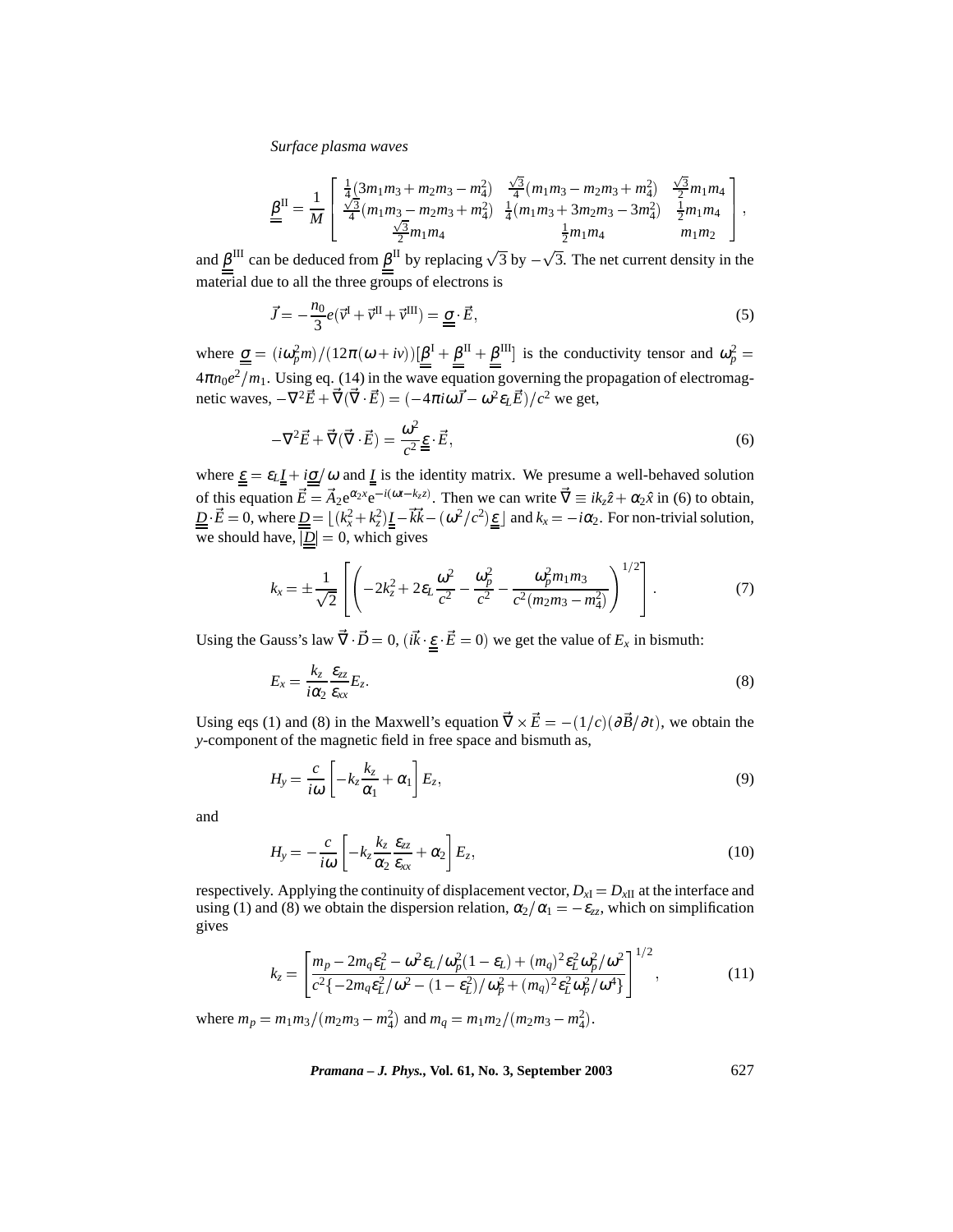*Ashim P Jain and J Parashar*



**Figure 1.** Variation of  $\omega/\omega_p$  with  $ck_z/\omega_p$  for the following parameters of bismuth:  $m_0 = 9.1 \times 10^{-28}$  g,  $m_1 = 2.5 \times 10^{-3}$  $m_0$ ,  $m_2 = 2.5m_0$ ,  $m_3 = 0.05m_0$ ,  $m_4 = -0.25m_0$ ,  $v = 5 \times 10^{10}$ /s,  $c = 3 \times 10^{10}$  cm/s and  $\varepsilon_L = 100$ .

In figure 1 we have plotted the variation of normalized frequency  $\omega/\omega_p$  with normalized wave vector  $ck_z/\omega_p$  for the following parameters of bismuth:  $m_0 = 9.1 \times 10^{-28}$  g,  $m_1 =$  $2.5 \times 10^{-3} m_0$ ,  $m_2 = 2.5 m_0$ ,  $m_3 = 0.05 m_0$ ,  $m_4 = -0.25 m_0$ ,  $v = 5 \times 10^{10} / s$ ,  $c = 3 \times 10^{10}$ cm/s and  $\varepsilon_L = 100$ . The SPW frequency saturates at larger  $k_z$ .

# **3. Excitation of surface plasma waves**

We consider the propagation of an electron beam with density  $n_{0b}$  and velocity  $v_b\hat{z}$ , slightly above the bismuth surface. The beam has a Gaussian density profile in *x* and has *y*-width as *b*:

$$
n_{0b} = N_0 e^{-(x-x_0)^2} / a^2.
$$
 (12)

The beam current is  $I_b = \sqrt{\pi} N_0 abev_b$ . The oscillatory velocity and density of the beam due to SPW are governed by the equations of motion and continuity as:

$$
\frac{\partial}{\partial t}(\gamma \vec{v}) = -\frac{e}{m} \left( \vec{E} + \frac{\vec{v}}{c} \times \vec{B} \right)
$$
(13)

and

$$
\frac{\partial n}{\partial t} + \nabla \cdot (n\vec{v}) = 0,\tag{14}
$$

respectively. Here  $\gamma = (1 - v^2/c^2)^{-1/2}$  is the relativistic gamma factor. We perturb  $\vec{v}$ , *n* and  $\gamma$  as  $(n, \vec{v}) = (n_{0b}, v_b \hat{z}) + (n_1, \vec{v}_1)e^{-i(\omega t - k_z z)}e^{-\alpha z}$ ,  $\gamma = \gamma_0 + \gamma_0^3 v_b v_{1z}/c^2$ , and solve the linearized equations [eqs (13) and (14)] to obtain the perturbed current density

$$
\vec{J}_1 = -n_{0b}e\vec{v}_1 - n_1e\nu_b\hat{z},
$$
\n
$$
J_{1x} = -\frac{n_{0b}e^2}{mi\gamma\omega}E_x - \frac{n_{0b}e^2\alpha_1\nu\nu_{0b}E_z}{\omega m\gamma_0(\omega - k_z\nu_b)},
$$
\n(15)

628 *Pramana – J. Phys.,* **Vol. 61, No. 3, September 2003**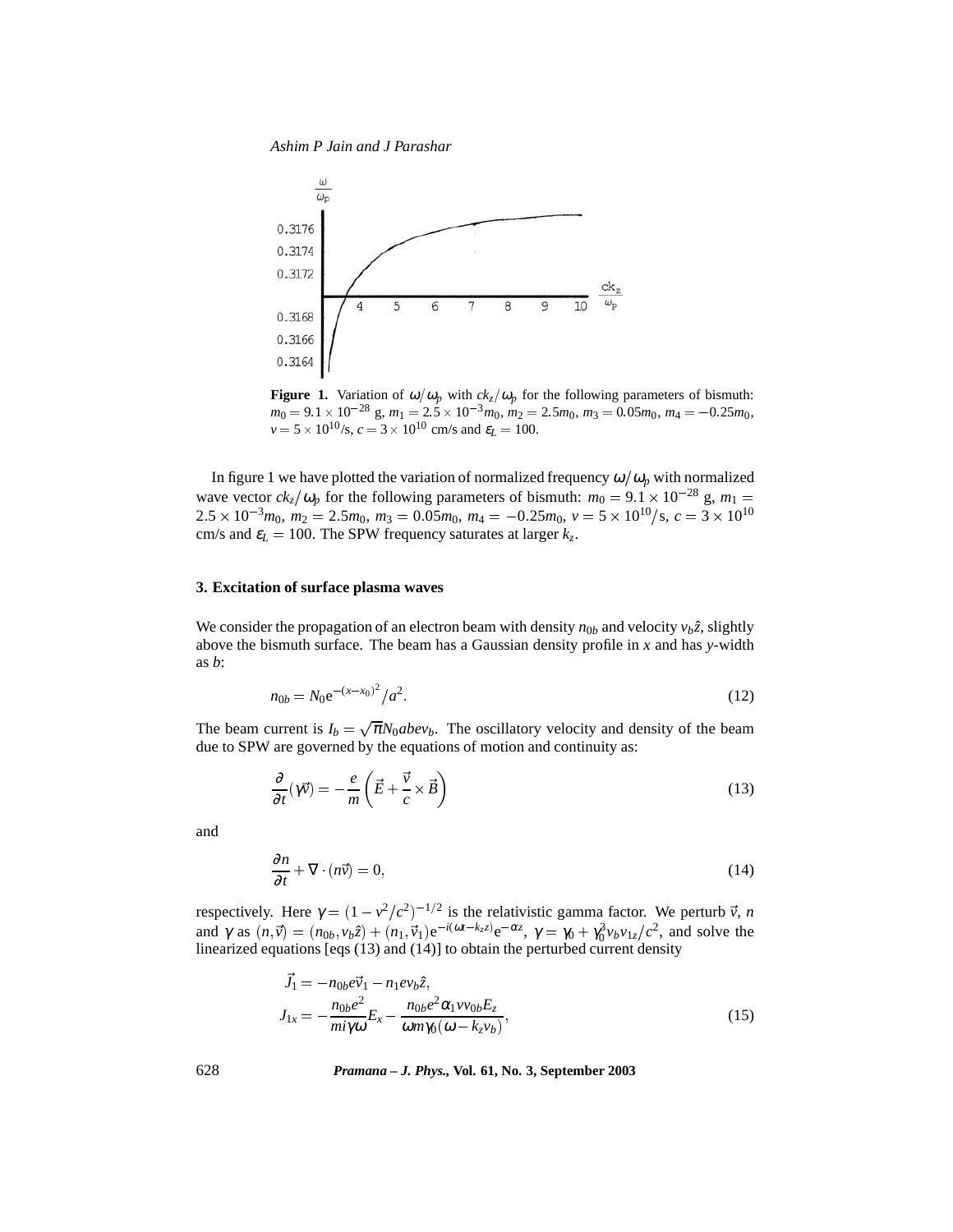*Surface plasma waves*

$$
J_{1z} = -\frac{n_{0b}e^2}{mi\gamma_0^3(\omega - k_z v_b)^2} \left(1 - \frac{\alpha^2 v_b^2}{\omega^2} \gamma_0^2\right) E_z - \frac{n_{0b}e^2 \alpha_1 v_b E_x}{m\gamma_0 \omega(\omega - k_z v_b)} - \frac{\partial n_{0b}}{\partial x} \frac{e^2 \alpha_1 v_b^2 E_z}{mi\omega\gamma_0(\omega - k_z v_b)^2}.
$$
\n(16)

For Cerenkov resonance  $\omega \approx k_z v_b$ , i.e.,  $v_b = c((1+\varepsilon)/\varepsilon)^{1/2}$ ,  $\gamma_0 = |\varepsilon|^{1/2}$ ,  $\alpha_1 = \omega/(c|1+\varepsilon|)$  $\epsilon^{1/2}$ ), we find that the factor  $(1 - \alpha^2 v_b^2)^2 \frac{\partial}{\partial \theta^2}$  in  $J_{1z}$  vanishes. We would be interested in retaining only those terms in current density that go as  $(\omega - k_z v_b)^{-2}$ . Thus

$$
\vec{J}_1 \approx -\frac{\partial n_{0b}}{\partial x} \frac{e^2 \alpha_1 v_b^2 E_z}{m i \omega \gamma_0 (\omega - k_z v_b)^2} \hat{z}.
$$
\n(17)

We define  $\vec{E}_s$  and  $\vec{H}_s$  as the mode structures of the fields of the SPW in the absence of the beam, satisfying Maxwell's equations

$$
\vec{\nabla} \times \vec{E}_s = i(\omega/c)\vec{H}_s, \quad \vec{\nabla} \times \vec{H}_s = -i(\omega/c)\underline{\underline{\epsilon}}' \cdot \vec{E}_s,
$$
\n(18)

with appropriate boundary conditions at the interface. Here  $\underline{\varepsilon}' = \underline{I}$  in medium I  $(x > 0)$ and  $\underline{\varepsilon}' = \underline{\varepsilon}$  in medium II  $(x < 0)$ . In the presence of the beam current, let the fields be,  $\vec{E} = A(t)\vec{E}_s$ ,  $\vec{H} = B(t)\vec{H}_s$   $\vec{E}$  and  $\vec{H}$  satisfy the Maxwell's equations

$$
\nabla \times \vec{E} = -\frac{1}{c} \frac{\partial \vec{H}}{\partial t}, \quad \nabla \times \vec{H} = \frac{4\pi}{c} (\vec{J}_{lb} + \vec{J}_{lp}) + \frac{\varepsilon_L}{c} \frac{\partial \vec{E}}{\partial t}, \tag{19}
$$

where  $\vec{J}_{IP} = \underline{\sigma} \cdot A \vec{E}_s + i(\partial \underline{\sigma}/\partial \omega)(\partial A/\partial t) \cdot \vec{E}_s, \underline{\sigma}$  is the electrical conductivity of bismuth related to effective permittivity. Outside bismuth,  $\varepsilon_L = 1$ ,  $\sigma = 0$  whereas inside bismuth,  $\underline{\varepsilon} = \varepsilon_L \underline{I} + 4\pi i \underline{\sigma}/\omega$ . From (18) and (19) we obtain

$$
\frac{\partial B}{\partial t} = -i\omega(A - B),\tag{20}
$$

$$
\left[\frac{\partial A}{\partial t} \frac{\partial}{\partial \omega} (\underline{\epsilon}' \omega) - i \omega \underline{\epsilon}' (A - B) \right] \cdot \vec{E}_s = -4\pi \vec{J}_{lb}.
$$
\n(21)

Using (20) in (21), assuming  $\left(\frac{\partial B}{\partial t}\right) \approx \left(\frac{\partial A}{\partial t}\right)$ , multiplying the resulting equation by  $\vec{E}_s^*$  and integrating over *x* from  $-\infty$  to  $+\infty$  we obtain

$$
\frac{\partial A}{\partial t} + \Gamma A = -\left(2\pi \int_0^\infty J_{IZ} E_{SZ}^* dx\right) / \left(\int_{-\infty}^\infty \vec{E}_s \cdot \vec{E}_s^* dx\right) = \frac{P_2}{i(\omega - k_z v_b)^2} A,\tag{22}
$$

where

$$
P_2 = \frac{\omega_{pb}^2}{\gamma_0} \frac{2\sqrt{\pi}\alpha_1^2 v_b^2 \alpha_1 af}{\omega(1-\varepsilon)(1+1/\varepsilon^2)}
$$

and

$$
f = \frac{\sqrt{\pi}}{2}(1 - erf(\alpha_1 a - x_0/a))e^{[\alpha_1^2 a^2 - 2\alpha_1 x_0]}.
$$

*Pramana – J. Phys.,* **Vol. 61, No. 3, September 2003** 629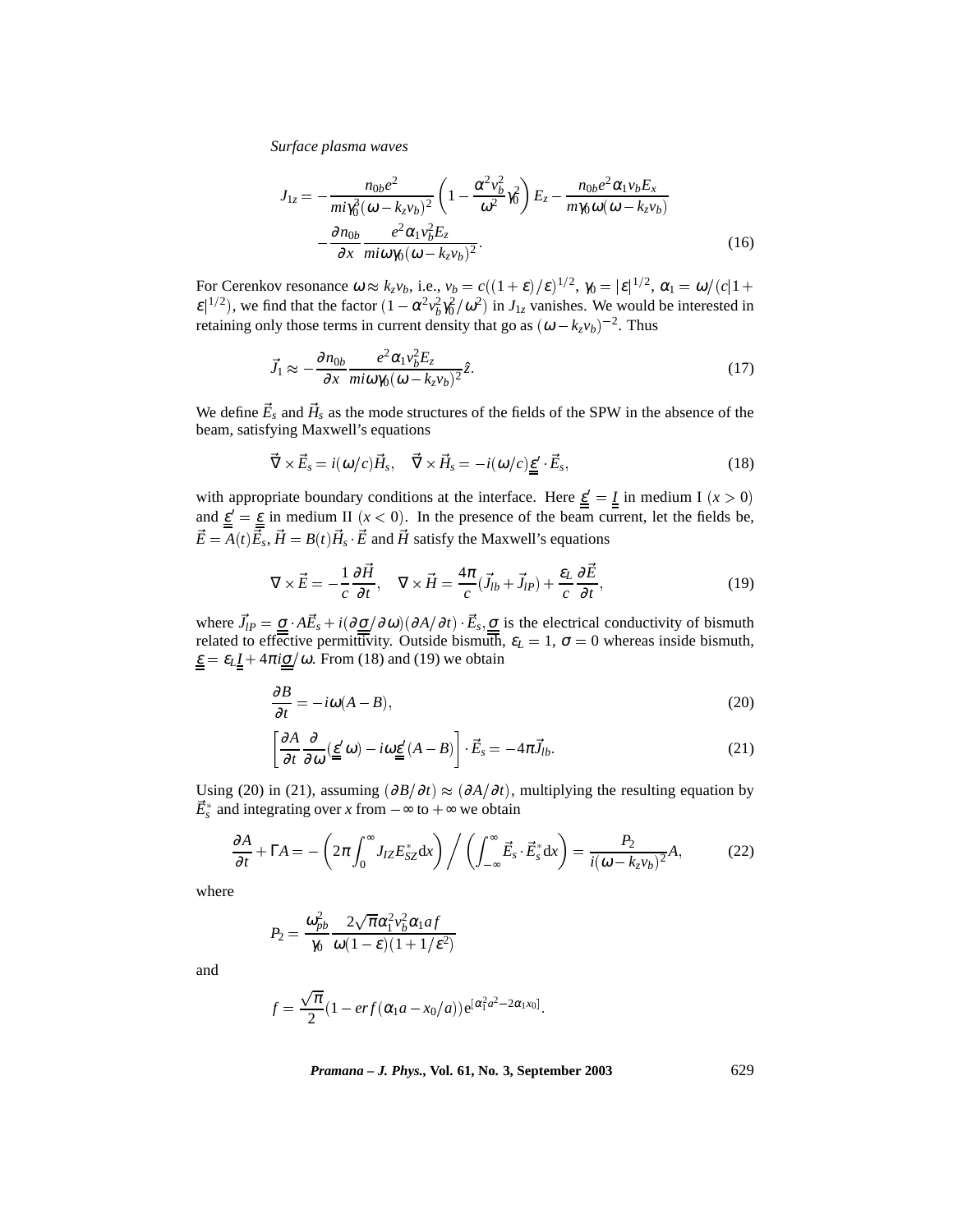*Ashim P Jain and J Parashar*



**Figure 2.** Growth rate of a surface plasma wave as a function of  $\omega/\omega_p$  for the following parameters:  $I_b = 100 \text{ mA}$ ,  $a = 10 \mu \text{m}$ ,  $b = 300 \mu \text{m}$ ,  $x_0 = 300 \mu \text{m}$ .

Writing  $\omega = k_z v_b + \delta$ ,  $\partial A / \partial t = -i \delta$  we obtain

$$
\delta^2(\delta + i\Gamma) = P_2 e^{i2l\pi}, \quad l = 0, 1, 2, \dots
$$
\n<sup>(23)</sup>

If damping coefficient  $\Gamma$  is neglected then (22) gives the growth rate

$$
\omega_i = \text{Im}\delta = \left(\sqrt{3}/2\right) P_2^{1/3}.\tag{24}
$$

In the other case when  $\Gamma > \delta$  the growth rate is

$$
\omega_i = \frac{1}{\sqrt{2}} (P_2/\Gamma)^{1/2}.
$$
 (25)

In figure 2 we have plotted the growth rate of SPW as a function of  $\omega/\omega_p$  for  $I_b = 100$  mA,  $a = 10 \ \mu \text{m}, b = 300 \ \mu \text{m}, x_0 = 300 \ \mu \text{m}, \ \varepsilon_L = 100 \ \text{and} \ \omega_p = 3 \times 10^{13} \ \text{rad/s}.$  The growth rate peaks at  $\omega/\omega_p = 0.15$ .

#### **4. Discussion**

The dispersion characteristics of surface plasma waves are similar to those of SPWs over the conductors. However they manifest mass anisotropy effects and the frequency cutoff,

630 *Pramana – J. Phys.,* **Vol. 61, No. 3, September 2003**